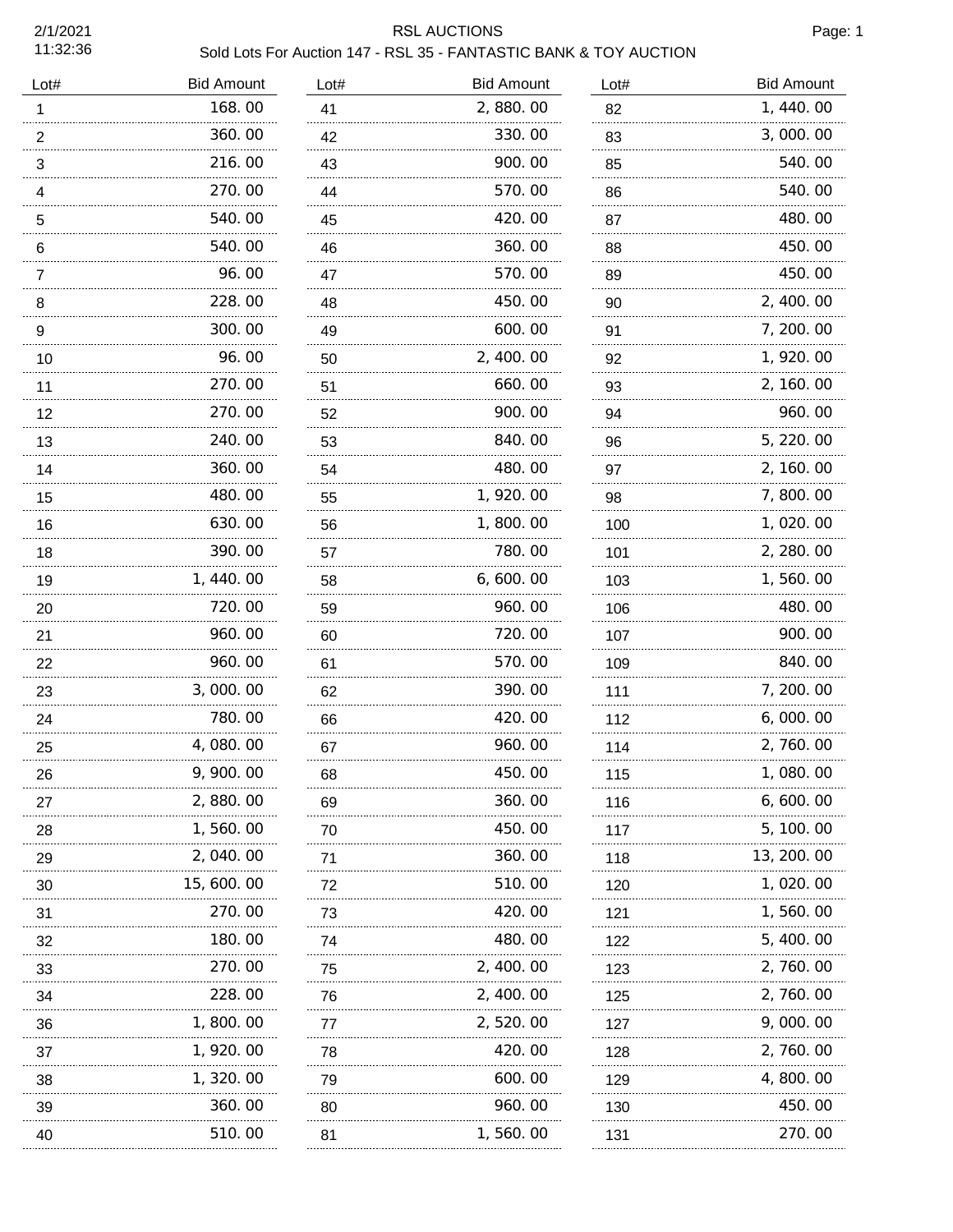2/1/2021 11:32:36

## RSL AUCTIONS Page: 2

|            |      | Sold Lots For Auction 147 - RSL 35 - FANTASTIC BANK & TOY AUCTION |      |
|------------|------|-------------------------------------------------------------------|------|
| Bid Amount | Lot# | <b>Bid Amount</b>                                                 | Lot# |

| Lot# | <b>Bid Amount</b> | Lot# | <b>Bid Amount</b> | Lot# | <b>Bid Amount</b> |
|------|-------------------|------|-------------------|------|-------------------|
| 132  | 192.00            | 172  | 420.00            | 216  | 480.00            |
| 133  | 360.00            | 173  | 510.00            | 217  | 600.00            |
| 134  | 1,560.00          | 174  | 600.00            | 218  | 1, 920.00         |
| 135  | 1,320.00          | 175  | 540.00            | 219  | 1, 200. 00        |
| 136  | 1, 920.00         | 177  | 1,020.00          | 220  | 6, 600. 00        |
| 137  | 900.00            | 178  | 900.00            | 221  | 2, 160. 00        |
| 138  | 900.00            | 179  | 360.00            | 222  | 2, 760.00         |
| 139  | 1,680.00          | 180  | 1, 920.00         | 223  | 4, 200. 00        |
| 140  | 2,040.00          | 181  | 1, 320.00         | 224  | 840.00            |
| 141  | 540.00            | 182  | 2,040.00          | 225  | 510.00            |
| 142  | 1,560.00          | 183  | 1, 320.00         | 226  | 600.00            |
| 143  | 480.00            | 184  | 1,800.00          | 227  | 540.00            |
| 144  | 1, 320. 00        | 186  | 6,600.00          | 228  | 4,500.00          |
| 146  | 600.00            | 187  | 1, 080. 00        | 229  | 3, 720.00         |
| 148  | 2,040.00          | 188  | 4, 200. 00        | 230  | 4, 200. 00        |
| 149  | 1, 680. 00        | 189  | 1, 440.00         | 231  | 1,680.00          |
| 150  | 840.00            | 190  | 1, 200.00         | 232  | 180.00            |
| 151  | 2, 160.00         | 192  | 4, 200. 00        | 233  | 270.00            |
| 152  | 780.00            | 193  | 6, 300. 00        | 234  | 360.00            |
| 153  | 300.00            | 194  | 3,720.00          | 235  | 84.00             |
| 154  | 360.00            | 195  | 1, 920.00         | 236  | 270.00            |
| 155  | 450.00            | 196  | 7, 200.00         | 237  | 72.00             |
| 156  | 510.00            | 197  | 6,000.00          | 238  | 132.00            |
| 157  | 660.00            | 200  | 360.00            | 239  | 54.00             |
| 158  | 780.00            | 202  | 480.00            | 240  | 132.00            |
| 159  | 2,760.00          | 203  | 540.00            | 241  | 480.00            |
| 160  | 570.00            | 204  | 480.00            | 242  | 570.00            |
| 161  | 3,000.00          | 205  | 390.00            | 243  | 660.00            |
| 162  | 1,800.00          | 206  | 132.00            | 244  | 1,800.00          |
| 163  | 510.00            | 207  | 2,040.00          | 245  | 720.00            |
| 164  | 300. 00           | 208  | 420.00            | 246  | 420.00            |
| 165  | 330. 00           | 209  | 168.00            | 247  | 54.00             |
| 166  | 270.00            | 210  | 180.00            | 248  | 120. 00           |
| 167  | 270.00            | 211  | 300.00            | 249  | 120.00            |
| 168  | 330. 00           | 212  | 960.00            | 250  | 96. 00            |
| 169  | 360.00            | 213  | 2, 640.00         | 251  | 480.00            |
| 170  | 480.00            | 214  | 840.00            | 252  | 72.00             |
| 171  | 1,680.00          | 215  | 1,560.00          | 253  | 108.00            |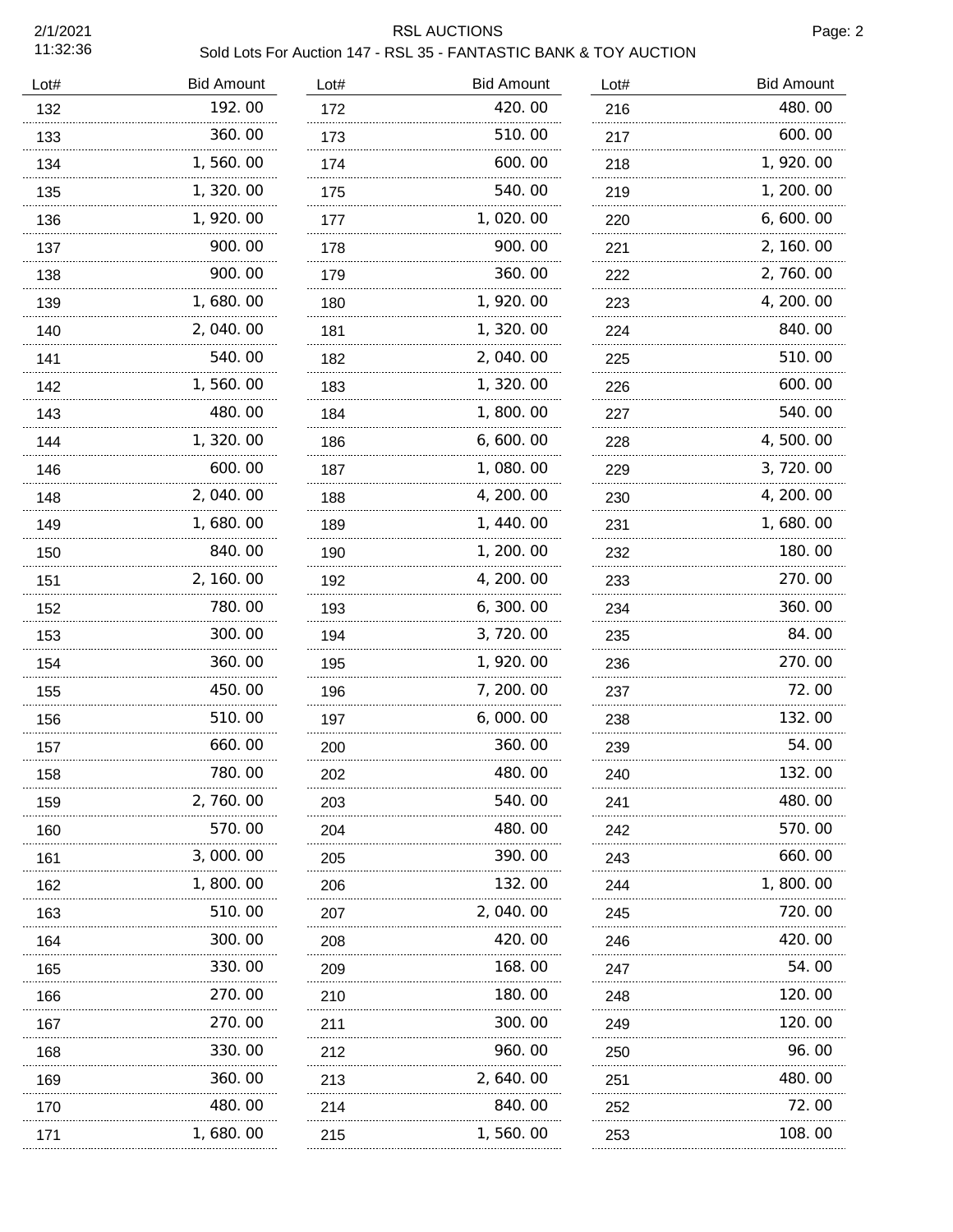2/1/2021 11:32:36

## RSL AUCTIONS Page: 3

| Sold Lots For Auction 147 - RSL 35 - FANTASTIC BANK & TOY AUCTION |  |
|-------------------------------------------------------------------|--|
|-------------------------------------------------------------------|--|

| Lot# | <b>Bid Amount</b> | Lot# | <b>Bid Amount</b> | Lot# | <b>Bid Amount</b> |
|------|-------------------|------|-------------------|------|-------------------|
| 254  | 780.00            | 292  | 1,680.00          | 334  | 13, 200. 00       |
| 255  | 900.00            | 293  | 1,560.00          | 335  | 8, 100. 00        |
| 256  | 780.00            | 294  | 1,560.00          | 336  | 2,880.00          |
| 257  | 600.00            | 295  | 4, 200. 00        | 337  | 1,800.00          |
| 258  | 450.00            | 296  | 2,040.00          | 339  | 2,880.00          |
| 259  | 780.00            | 298  | 2, 160.00         | 340  | 7,800.00          |
| 260  | 120.00            | 299  | 2, 520.00         | 341  | 9,600.00          |
| 261  | 120.00            | 300  | 2, 280.00         | 342  | 6,000.00          |
| 262  | 330.00            | 301  | 720.00            | 343  | 30, 000. 00       |
| 263  | 132.00            | 302  | 1,020.00          | 344  | 27, 600.00        |
| 264  | 330.00            | 303  | 1,020.00          | 345  | 1,800.00          |
| 265  | 168.00            | 304  | 5, 100.00         | 346  | 45,000.00         |
| 266  | 204.00            | 305  | 360.00            | 347  | 960.00            |
| 267  | 228.00            | 306  | 2,040.00          | 348  | 1,680.00          |
| 268  | 240.00            | 307  | 4,500.00          | 349  | 9,600.00          |
| 269  | 180.00            | 308  | 960.00            | 350  | 2, 640.00         |
| 270  | 192.00            | 309  | 1, 440.00         | 351  | 3, 360.00         |
| 271  | 2,760.00          | 310  | 12,000.00         | 352  | 28, 800. 00       |
| 272  | 840.00            | 311  | 3, 900. 00        | 353  | 2,880.00          |
| 273  | 1,020.00          | 312  | 1, 320.00         | 354  | 3, 900. 00        |
| 274  | 144.00            | 313  | 2, 400.00         | 355  | 3, 480.00         |
| 275  | 240.00            | 314  | 9,600.00          | 356  | 4, 200. 00        |
| 276  | 540.00            | 315  | 20, 400. 00       | 357  | 13, 200. 00       |
| 277  | 180.00            | 316  | 3, 480.00         | 358  | 7, 200. 00        |
| 278  | 168.00            | 317  | 660.00            | 359  | 5, 100. 00        |
| 279  | 360.00            | 318  | 6,600.00          | 361  | 3, 000. 00        |
| 280  | 270.00            | 319  | 9, 600. 00        | 362  | 2, 640. 00        |
| 281  | 1, 440. 00        | 321  | 25, 200. 00       | 363  | 3, 900. 00        |
| 282  | 1, 080. 00        | 322  | 45, 000. 00       | 364  | 6,000.00          |
| 283  | 840.00            | 323  | 2, 040. 00        | 365  | 4, 500. 00        |
| 284  | 900.00            | 324  | 4, 500. 00        | 366  | 840.00            |
| 285  | 1, 920. 00        | 326  | 2, 280.00         | 367  | 600.00            |
| 286  | 840.00            | 327  | 6,600.00          | 369  | 2, 640. 00        |
| 287  | 1, 080. 00        | 329  | 15, 600. 00       | 370  | 4, 200. 00        |
| 288  | 3, 240. 00        | 330  | 11, 400. 00       | 371  | 2, 400. 00        |
| 289  | 360.00            | 331  | 5, 400. 00        | 373  | 5, 400. 00        |
| 290  | 168.00            | 332  | 4, 200. 00        | 374  | 4, 200. 00        |
| 291  | <br>1, 440. 00    | 333  | 16, 800. 00       | 375  | 30, 000. 00       |